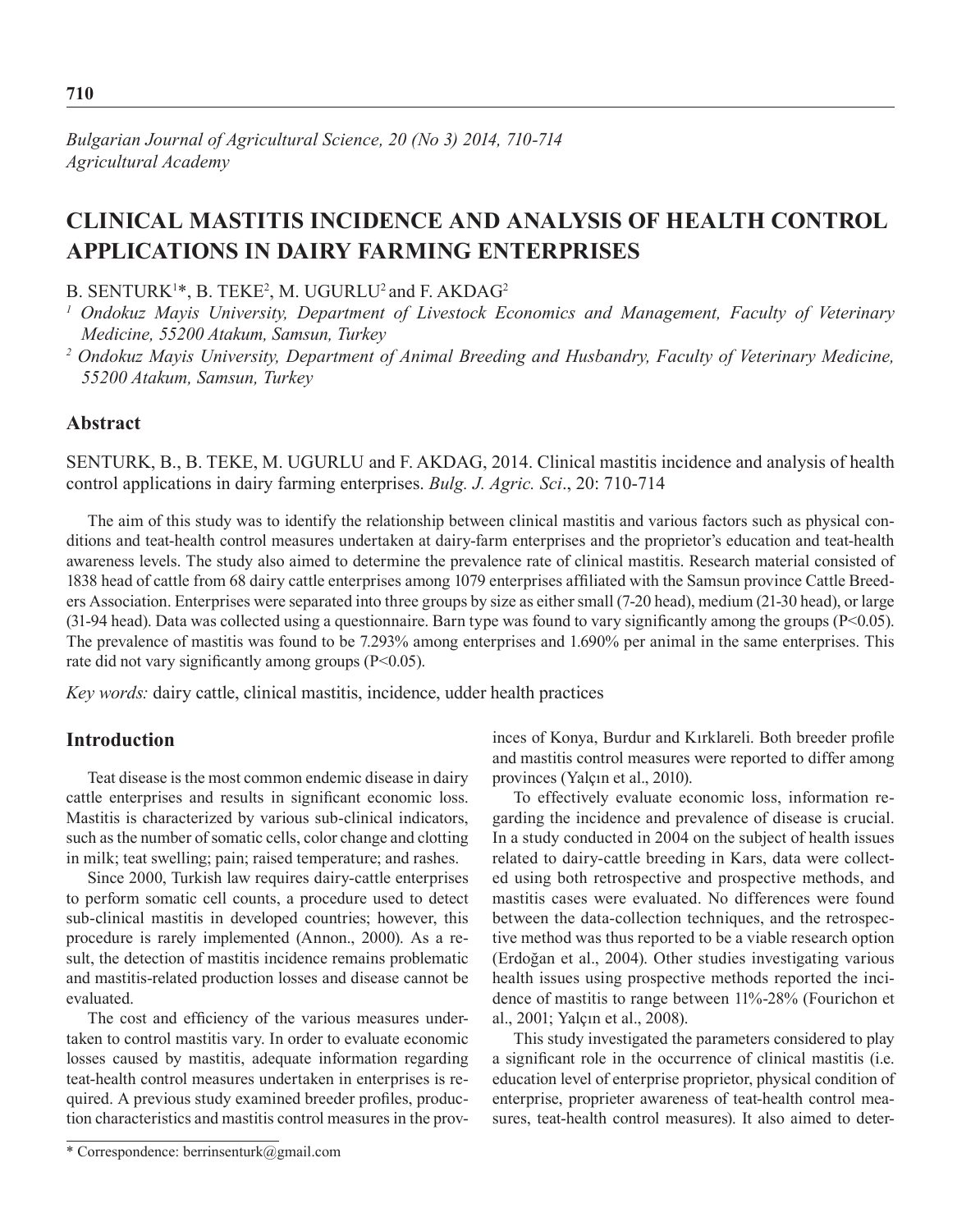mine the relationship between these parameters and the scale of the enterprise as well as the relationship between scale of enterprise and clinical mastitis rates and the relation between number of animals and clinical mastitis rates. Data collected for the purposes of this study can be used in the future to determine the costs of clinical mastitis to dairy-farm enterprises in Turkey.

## **Material and Methods**

Out of a total of 1079 enterprises affiliated with the Samsun province Breeding Cattle Breeders Association in January 2011, 1838 head of cattle from 68 dairy cattle enterprises were selected for this study.

The following formula was used to determine an effective sample size:

*n = N t2 p q / d2 (N-1) + t2pq1 ,*

where:

N: Individual number in target population

n: Sample size to be included in the study

p: Estimated survey of population with mastitis (probability of occurrence)

q: Estimated survey of population with lack of mastitis (probability of non-occurrence)

t: Theoretical value in t table at a defined significance level

d: Accepted  $\pm$  sampling error

The required sample size in non-homogeneous enterprises was calculated as  $n=64$  with a 90% confidence interval and  $\pm 10\%$  sampling error. Based on these parameters, 68 enterprises were randomly selected for inclusion in the study.

The number of cattle in the selected enterprises varied between 7-94 head. Enterprises were divided into three groups with respect to animal number. Enterprises were separated into three groups by size as either small-scale enterprises with 7-20 head (Group 1, n=418), medium -scale enterprises with 21-30 head (Group 2, n=530 and large-scale enterprises with 31-94 head (Group 3, n=20), for a total of 890 head of cattle.

A questionnaire was prepared and distributed to enterprise proprietors, and the physical conditions of the barns were evaluated. The questionnaire collected data on educa-

tion level of enterprise proprietors (8 or less years of education, more than 8 years of education), physical conditions of enterprises, including barn type ['stable' vs 'other' (freerange or penthouse)] and barn floor, breeder awareness of teat-health control measures [California Mastitis Test (CMT); Somatic Cell Number (SCN); biosafety measures; education on mastitis and current teat-health control measures (glove usage, teat dripping, dry cow therapy, milking order)].

This study retrospectively examined clinical mastitis cases occurring over the year prior to the study. Mastitis prevalence was calculated both in relation to number of enterprises and in relation to number of animals. Average herd size per enterprise was fixed as the number of dairy cattle at the start of the year, with the number of cattle joining or leaving the enterprise during the year discounted from calculations.

#### **Statistical Analysis of Data**

Data collected in this study were analyzed using the Statistical Package for Social Sciences (SPSS) for Windows 17.0, and descriptive statistics (Number, percentage, mean, standard deviation) were evaluated. A Kolmogorov- Smirnov normal distribution test found that the research variables did not show normal distribution (P<0.05). Variables were analyzed using the non-parametric chi-square test, with a 95% confidence interval and a significance level of 5%.

## **Results**

Data were examined under five headings, as follows: education levels of enterprise proprietors, physical conditions of enterprise, breeder awareness about teat-health control measures, teat-health control measures and clinical mastitis rates.

#### **Education levels of enterprise proprietors**

Education levels of enterprise proprietors are provided in Table 1.

Differences in cattle number per enterprise did not vary significantly with respect to the education level of the proprietor (P>0.005). In general, 86.8% of all enterprise proprietors had eight years of education or less.

# **Table 1**

## **Education levels of enterprise proprietors**

| Education         | Group 1 |       | Group 2 |               | Group 3 |       | Total |               |
|-------------------|---------|-------|---------|---------------|---------|-------|-------|---------------|
|                   | n       | $\%$  |         | $\frac{0}{0}$ |         | $\%$  |       | $\frac{0}{0}$ |
| 8 years and less  | 24      | 92.3  |         | 86.4          |         | 80.0  | 59    | 86.8          |
| More than 8 years |         | 7.70  |         | 13.60         |         | 20.0  |       | 13.20         |
| Total             | 26      | 100.0 | າາ      | 100.0         | 20      | 100.0 | 68    | 100.0         |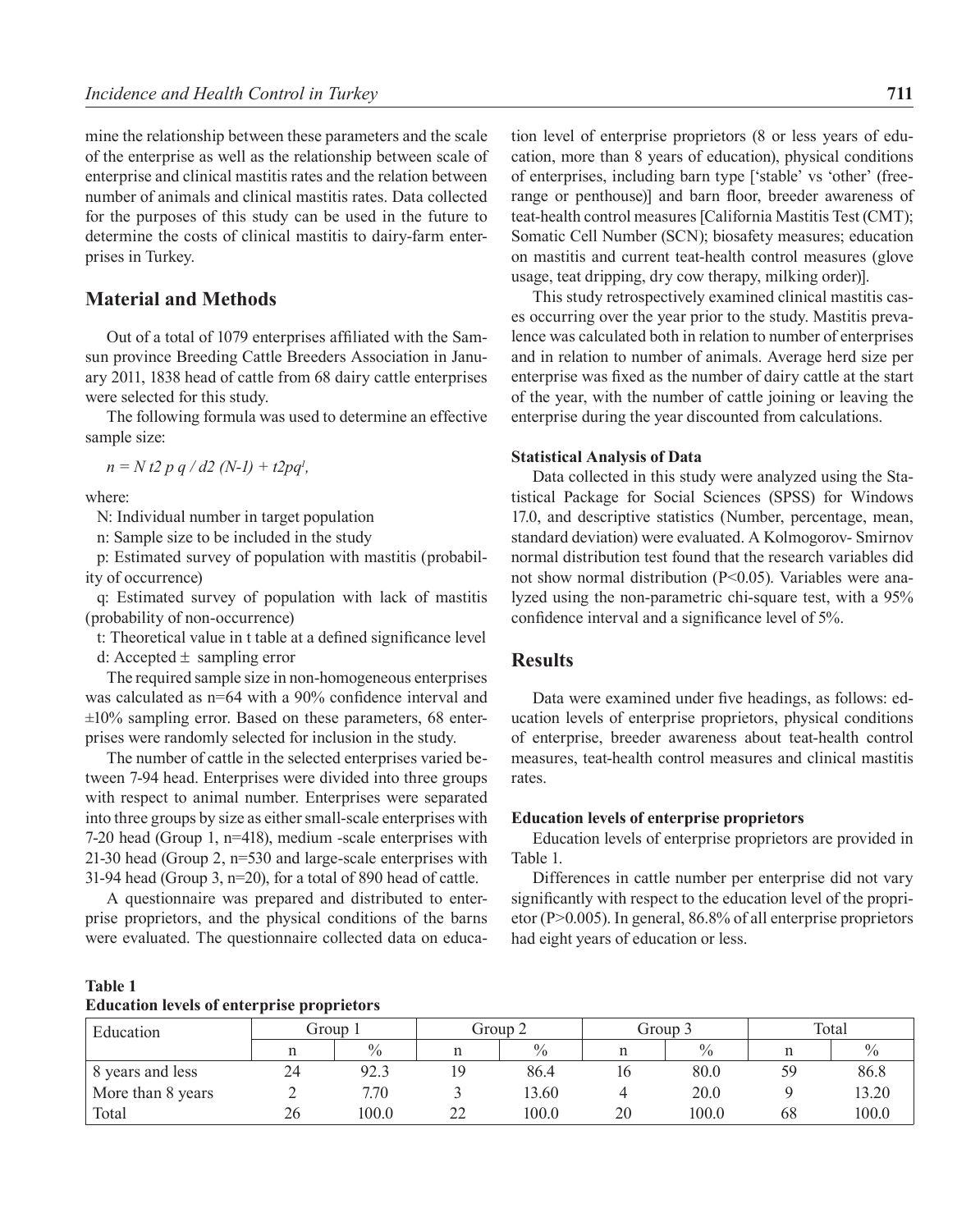## **Physical condition of enterprises (barn type and barn floor type)**

Barn type and floor type are provided in Tables 2 and 3. In small scale enterprise group, the ratio of 'closed stable' barns was significantly higher than 'other barn types'  $(P<0.05)$ . Overall, 80.9% of all enterprises comprised closed stables. The prevalence of clinical mastitis was higher in closed stable barns (26 enterprises, 47.3%) than in other types (6 enterprises, 46.2%). However, these differences were insignificant (P>0.05).

Barn-floor type did not vary significantly among groups  $(P>0.05)$ . In general, the floors of 75% of enterprises were concrete. Clinical mastitis was observed in 54.5% of enterprises with soil floors, 33.3% of enterprises with stone floors and 47.1% of enterprises with concrete floors (P>0.05).

#### **Breeder awareness of teat-health control measures**

Responses of proprieters regarding awareness of teathealth control measures are presented in Table 4. Differences in proprietor awareness among groups were found to be insignificant  $(P>0.05)$ .

#### **Teat-health control measures**

Parameters examined related to teat-health control measures included glove usage, teat-dipping, milking order and dry cow therapy were investigated. Findings are presented in Table 5. Differences between groups were found to be insignificant ( $P>0.05$ ).

## **Clinical mastitis rates**

The prevalence of clinical mastitis by group and by number of animals is presented in Table 6 and clinical mastitis incidences with respect to enterprise groups were given in Table 7. The present study found overall clinical mastitis prevalence rates to be 7.293% among enterprises and 1.690% per animal in the same enterprises. When examined by group, the mastitis rate was higher in Group 2 (mediumscale enterprise) (54.5%) than in Group 1 (38.5%) and Group 3 (50.0%). The mastitis rate per animal was also higher in Group 2 (3.8%) than in Group 1 (3.3%) and Group 3 (1.9%). However, differences between groups were insignificant  $(P>0.05)$ .

## **Table 2**

## **Barn types in regard to enterprise groups**

| Barn type | Group 1 |       | Group 2        |               | Group 3 |       | <b>Total</b> |               |
|-----------|---------|-------|----------------|---------------|---------|-------|--------------|---------------|
|           | n       | $\%$  |                | $\frac{0}{0}$ |         | $\%$  |              | $\frac{0}{0}$ |
| Stable    | 25      | 96.2  |                | 77.5          |         | 65.0  | 55           | 80.9          |
| Other     |         | 3.8   |                | 22.7          |         | 35    |              | 19.1          |
| Total     | 26      | 100.0 | $\gamma\gamma$ | 100.0         | 20      | 100.0 | 68           | 100.0         |

## **Table 3**

#### **Barn floor with respect to enterprise groups**

| Barn Floor | Group 1 |               | Group 2 |               | Group 3 |       | Total |               | $X^2$ |
|------------|---------|---------------|---------|---------------|---------|-------|-------|---------------|-------|
|            | n       | $\frac{0}{0}$ |         | $\frac{0}{0}$ |         | $\%$  |       | $\frac{0}{0}$ |       |
| Stone      |         | 11.5          |         | 13.6          |         |       |       | 8.8           |       |
| Concrete   | 21      | 80.8          | 16      | 72.7          | 14      | 70.0  | 51    | 75.0          |       |
| Soil       |         | 7.7           |         | 13.6          |         | 30    |       | 16.2          | 6,364 |
| Total      | 26      | 100.0         | 22      | 100.0         | 20      | 100.0 | 68    | 100.0         |       |

#### **Table 4**

### **Awareness on some teat health applications with respect to enterprise groups**

| <b>Properties</b> |   | Group 1 | Group 2 |               |   | Group 3 | Total |               |
|-------------------|---|---------|---------|---------------|---|---------|-------|---------------|
|                   |   | $\%$    |         | $\frac{0}{0}$ | n | $\%$    |       | $\frac{0}{0}$ |
| Job education     |   | 34.6    |         | 40.9          |   | 20.0    | 22    | 32.4          |
| <b>Biosafety</b>  | O | 23.10   |         | 31.80         | O | 30.0    | 19    | 27.90         |
| Knowledge on CMT  |   | 0.0     |         | 4.50          |   | 5.0     |       | 2.90          |
| Knowledge on SCN  |   | 0.0     |         | 4.1           |   | 5.0     |       | 2.90          |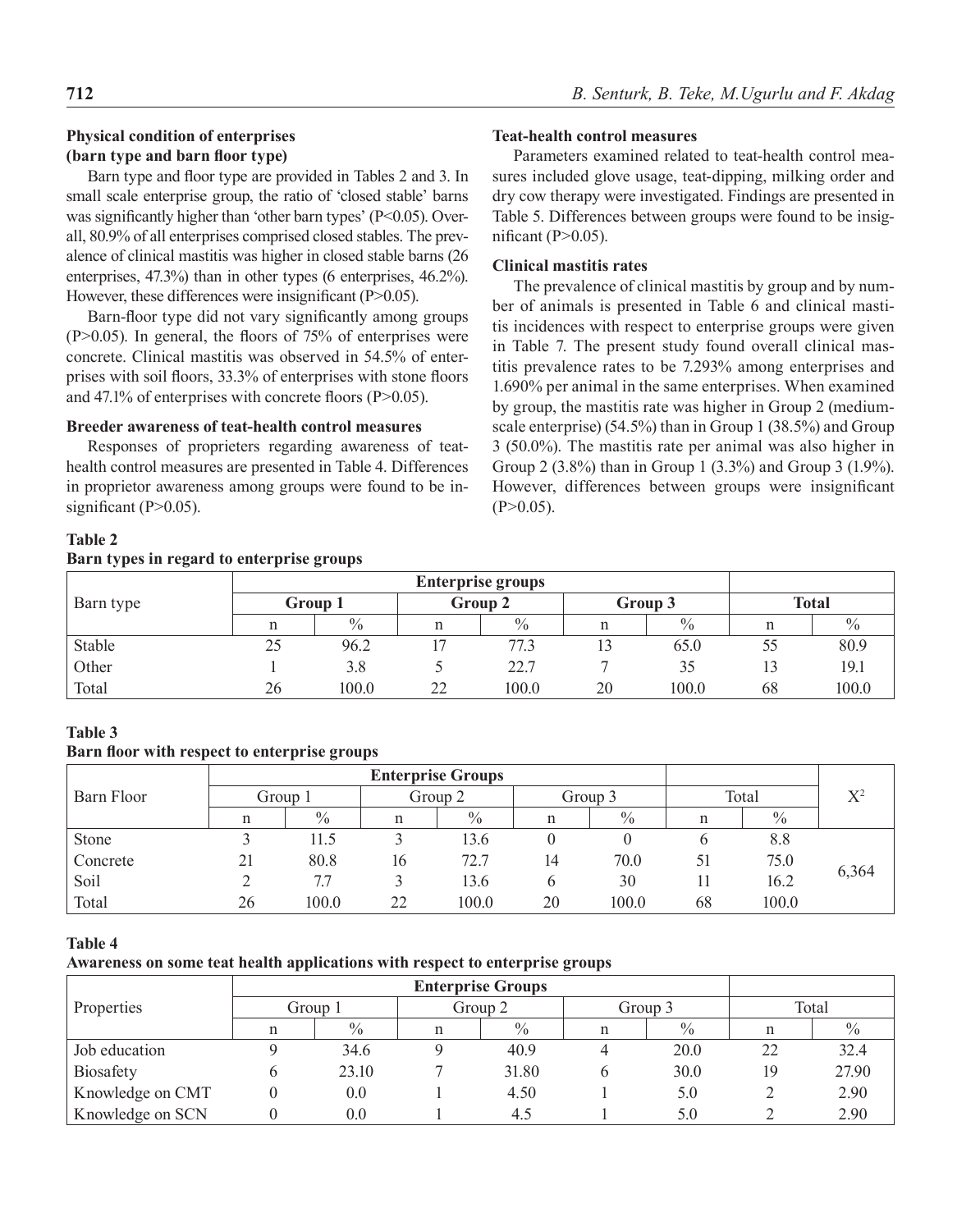### **Discussion**

Parameters such as education level of breeder, physical conditions of enterprise, teat-health control measures and awareness of these measures may affect the prevalence of clinical mastitis in dairy-cattle breeding enterprises.

In this study, only 13% of all enterprise proprietors had more than 8 years of education. No significant difference in education level was found among proprietors by group; however, the rate of proprietors with eight years of education or more was higher in Group 3 (large-scale enterprises) than in the other groups. A previous study conducted in Konya, Burdur and Kırklareli provinces reported that 21.2% of enterprise proprietors had 8 years or more of education ( Yalçın et al., 2010 ), and another study carried out in Kars province reported this rate to be 22.2% ( Erdoğan et al., 2001)6). The education level of the breeders in this study was found to be lower than that reported for other provinces; however the education level increased in proportion with the size of the enterprise.

Overall, this study found 80.9% of all enterprises to have stable-type barns, with the lowest rate found in Group 3. Various studies conducted in Turkey have reported rates of stable-type barns to vary between 76% and 97% (Şeker et al., 2012; Tilki et al., 2013). The present study found the major-

ity of barns (75%) had concrete floors. A previous study of dairy-cattle enterprises in Giresun province found concrete floors in 47.5%, wood floors in 42.4%, earthen floors in 9.7% and stone floors in 0.5% (Tugay and Bakır, 2006). In Burdur, rates were reported to be 73.1% for concrete, 2.4% for stone and 24.5% for earthen floors (Elmaz et al., 2012).

The present study found similar rates of clinical mastitis by barn type and barn floor type; however, enterprises with earthen floors had higher rates of clinical mastitis incidence, which may be attributed to difficulties in disinfecting an earth floor.

Whereas various countries have developed systems for collecting data on endemic animal diseases (Gardner at al., 1990; Kaneene and Hurd, 1990; Emanuelson, 1998), a recording system for endemic diseases in field conditions has yet to be established in Turkey. This has limited research undertaken to determine economic losses caused by endemic diseases. Understanding case-unit costs and breeder behavior is particularly important for the regulation of endemic diseases. This study collected data regarding the awareness of clinical mastitis that could provide a basis for future studies. Breeder's teathealth control measures were also studied in this context. Job education, biosafety, CMT and SCN application values did not differ remarkably among the groups. Overall, breeder aware-

| Some teat health applications with respect to enterprise groups |                         |         |  |  |  |  |  |  |
|-----------------------------------------------------------------|-------------------------|---------|--|--|--|--|--|--|
|                                                                 | <b>Enterprise Group</b> |         |  |  |  |  |  |  |
| Features                                                        | Group 1                 | Group 2 |  |  |  |  |  |  |

| <b>Table 5</b> |                                                                 |  |  |
|----------------|-----------------------------------------------------------------|--|--|
|                | Some teat health annlications with respect to enterprise groups |  |  |

| Features                     | Group 1 |               | Group 2 |       | Group 3 |      | Total        |       |
|------------------------------|---------|---------------|---------|-------|---------|------|--------------|-------|
|                              | n       | $\frac{0}{0}$ | n       | $\%$  | n       | $\%$ | n            | $\%$  |
| Glove Usage                  |         | 19.20         |         | 0.0   |         | 5.0  | <sub>(</sub> | 8.80  |
| Teat-Dipping<br>Application  |         | 11.50         |         | 13.60 | 4       | 20.0 | 10           | 14.70 |
| Milking Order<br>Application | 21      | 80.8          | 18      | 81.8  | 16      | 80.0 | 55           | 80.9  |
| Dry off Period Therapy       | b       | 23.10         |         | 40.9  | O       | 30.0 | 21           | 30.90 |

#### **Table 6**

#### **Clinical mastitis incidence in all enterprises**

| Features                                                 |     | Mean  |       | Min.  | Max.   |
|----------------------------------------------------------|-----|-------|-------|-------|--------|
| Clinical mastitis incidence per enterprise, %            |     | 7.293 | 4939  | 2.700 | 25.000 |
| Clinical mastitis incidence per animal in enterprises, % | ے ر | .690  | 0.965 | .000  | 0.000  |

#### **Table 7**

## **Clinical mastitis incidences with respect to enterprise groups**

|                                                       | <b>Enterprise Groups</b> |               |     |               |     |         |  |  |  |
|-------------------------------------------------------|--------------------------|---------------|-----|---------------|-----|---------|--|--|--|
| Features                                              | Group 1                  |               |     | Group 2       |     | Group 3 |  |  |  |
|                                                       |                          | $\frac{0}{0}$ |     | $\frac{0}{0}$ |     |         |  |  |  |
| Clinical mastitis incidence in enterprise groups      |                          | 38.5          |     | 54.5          | 20  | 50.0    |  |  |  |
| Clinical mastitis incidence per animal in enterprises | 418                      |               | 530 |               | 890 |         |  |  |  |